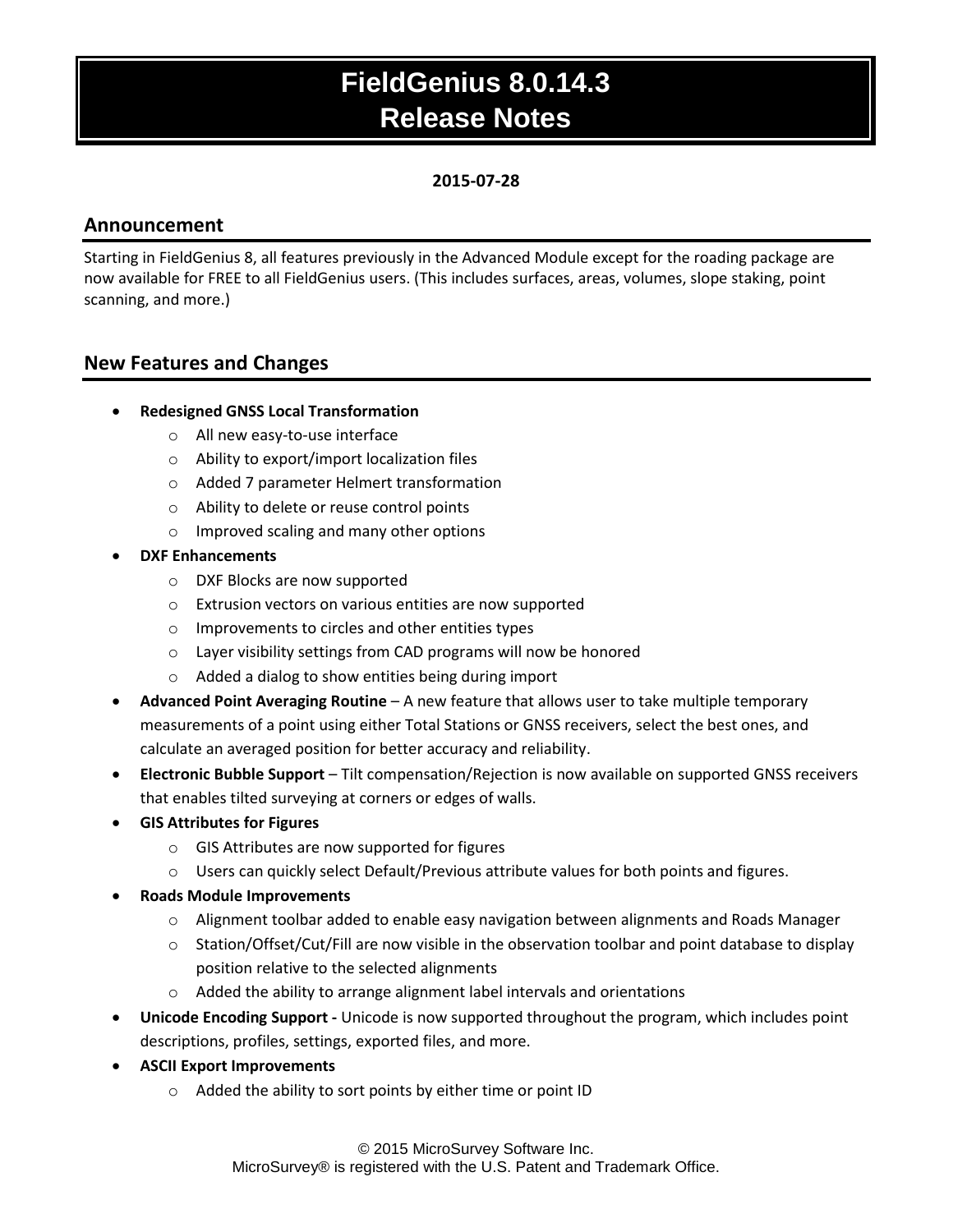- $\circ$  Post-processing time markers can be exported in either GPS time or UTC time
- o The encoding of the export file can be either ANSI or Unicode
- o Added an option to export all measurements used for averaged points
- o More options are available for custom ASCII export formats
- **Basic Measure Mode** a new measure screen has been added for total Station onboard version that allows quick measurements without even creating a project.
- **Total Station Target and Measurement Improvements** Target and EDM updates are now more consistent between FieldGenius and total stations. Each measurement is noticeably faster.
- **Dynamic Screen Rotation**  FieldGenius now dynamically rotations between landscape and portrait mode on Windows 8.1+ tablets.
- **Total Station Angular Precision Control** Angular measurements from total stations can now be rounded to different level of precisions.
- **More Serial Ports**  Choosing <COMXX> option during connection setup will allow user-definable COM port from 1 to 99.
- Added an option that allows user to manually define point increment interval
- GNSS Auto Store mode prompts for interval selection automatically
- Decimal feet has been replaced by feet and inches throughout the program
- Entering licensing key should be easier now with cursor auto-advancing
- Added CST ASCII output format for compatibility with Leica ECLIPSE Neo
- Special supports have been added for Japanese JENOBA network
- Post-Processing Tagging option is now always enabled
- Observation toolbar state now persistent between sessions
- Stakeout viewing modes are now persistent between sessions
- Show ToolTips option is now persistent between sessions
- Standard deviation values have been added to the averaging screen in point database.
- Grid view has been enabled on the PC/Tablet version
- Improved the resolution on certain icon images
- Headers for ASCII export is now defaulted to be OFF
- Improved screen focuses on various button during connection process
- Improved various error messages in the ASCII Import

### **Hardware Specific Updates**

- **Altus** APS-NR2 – Added support for APS-NR2 GNSS receivers
- **ComNav**

T300 – Correction messages will no longer be outputted when switching from Base to Rover mode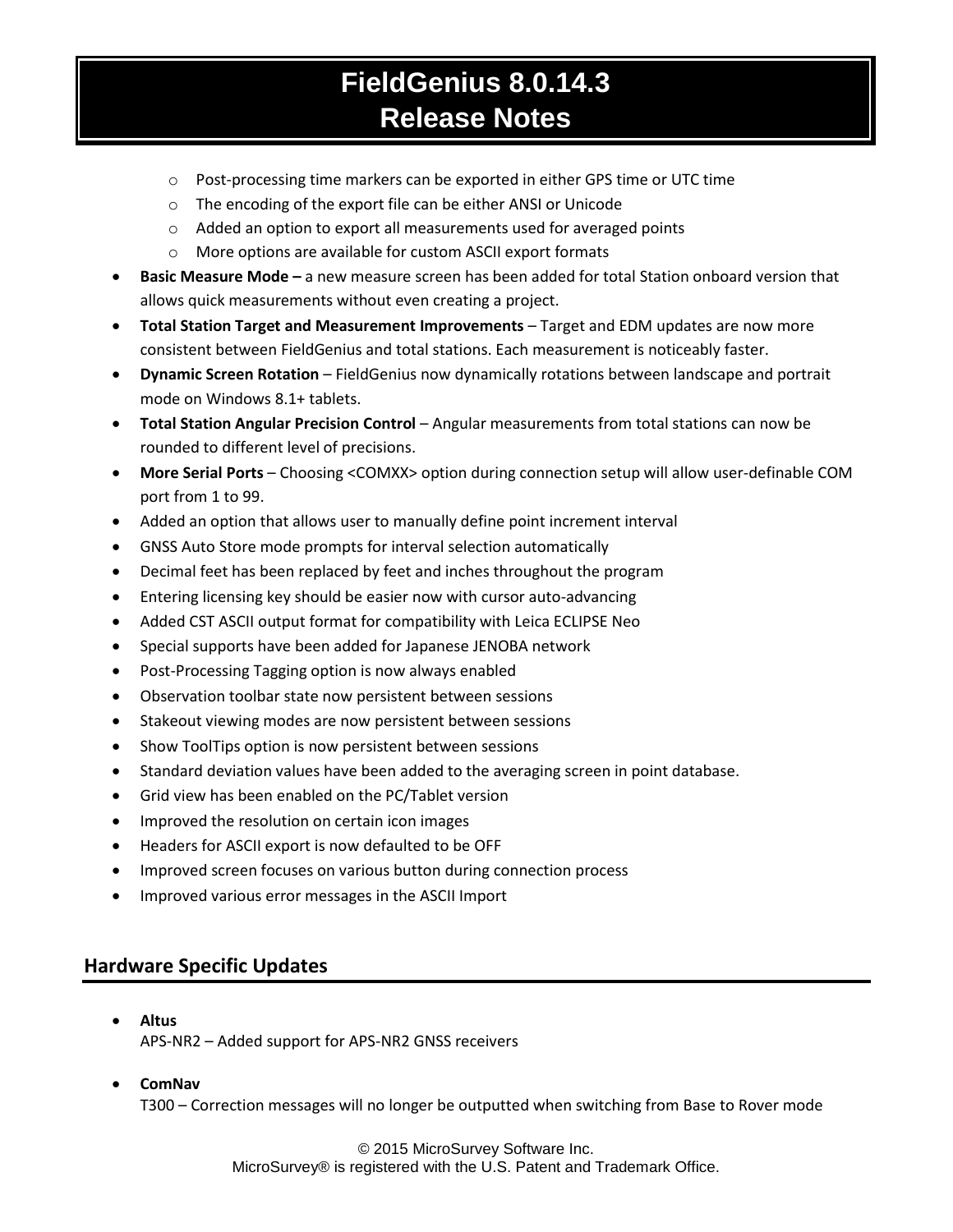T300 – Fixed an issue with Averaged Position in the base mode always stay the same

### **FOIF**

A30 – Electronic Bubble/Tilt Sensor support has been added for this instrument A30 – Fixed a problem with GSM module when requesting source table A30 – Updated antenna calibration values and add hook offsets RTS-350 – Added an option to enable/disable laser dot in the instrument settings

### **GeoMax**

Zenith 04 **–** Added support for Zenith04 data collectors Zenith 10/20 – Fixed a cosmetic issue with satellite plot where satellites are showing as not used in solution. (This fix requires ME firmware v6.600 or newer) Zenith 25 – Fixed a compatibility issue with Quebec network RTK service All Total Stations – Improved target list in Target Manager

### **geo-FENNEL**

FGS 1 – Correction messages will no longer be outputted when switching from Base to Rover mode FGS 1 – Fixed an issue with Averaged Position in the base mode always stay the same

#### **Hi-Target** V30 – Resolved a compatibility issue with CORS-TR network

### **Handheld**

Nautiz X8 – Splash screen now display correctly Nautiz X8 – Fixed an issue that stakeout screen causes memory issue Algiz 10X – Added support for Algiz 10X tablets

### **Hemisphere**

S320 – Added support for S320 GNSS receivers

 **KOLIDA** K96T – Driver updated as instructed by KOLIDA

### **KQ GEO**

M8 – Added support for M8 GNSS receivers K8 – Added support for K8 data collectors

### **Leica**

Viva TS16 – Added support for Viva TS16 total stations Nova TS60 – Added support for Nova TS60 total stations Nova MS60 – Added support for Nova MS16 multi stations CS20 – Added support for CS20 data collectors CS35 – Added support for CS35 data collectors GS14 – Resolved an GSM module compatibility issue with firmware 5.61 1100 TCRA – Significantly reduced measurement time and improved target management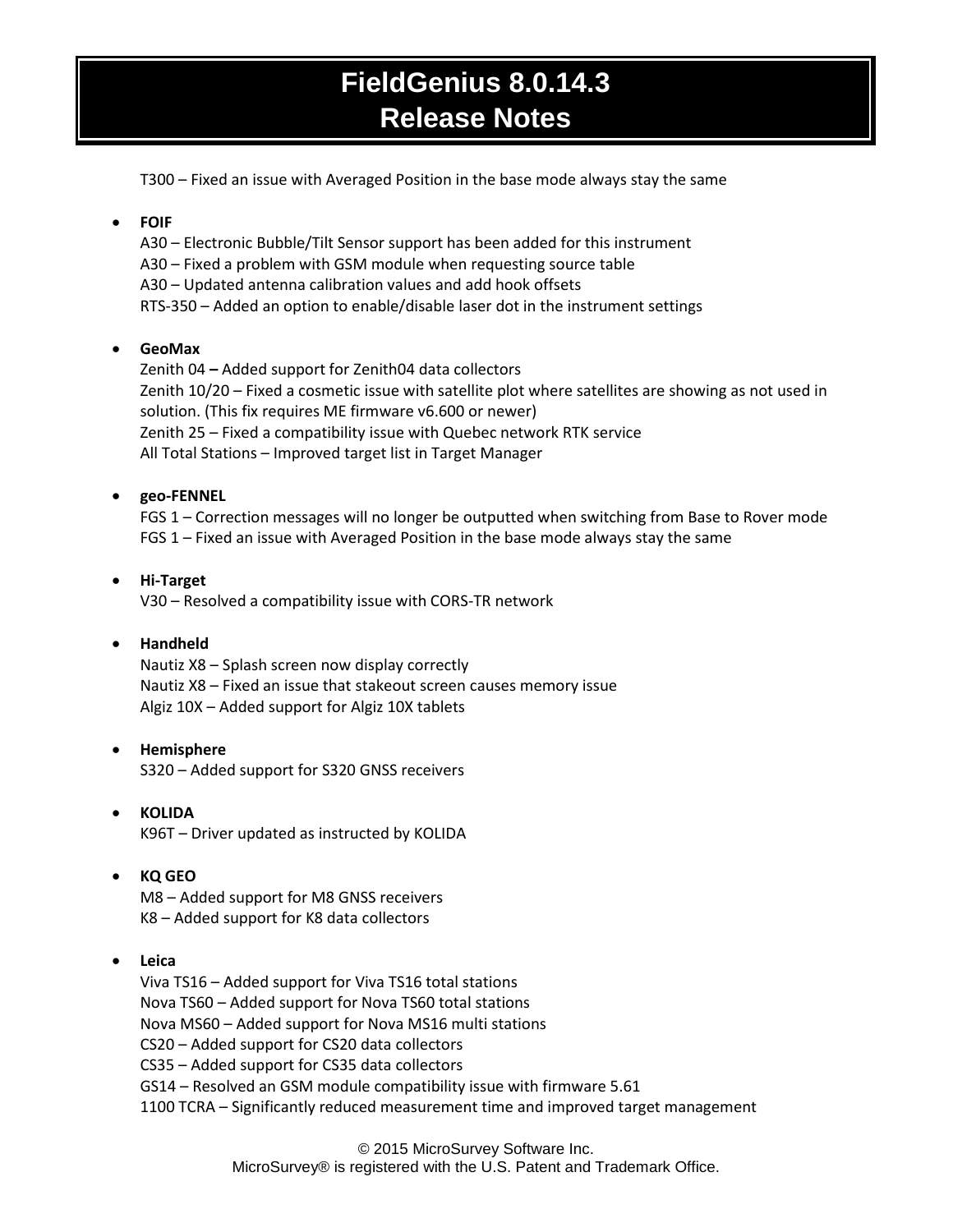iCON robot 60 – Improved power search and tracking ZenoConnect – Added support for ZenoConnect series of GIS devices with improved antenna profiles

### **Linertec**

LGP-300 Series – Added an option to enable/disable laser dot in the instrument settings LGP-300 Series – Can now be connected through data collectors

### **NavCom**

SF-3040 – Added support for FEC control for SF-3040 SF-3040 – Fixed an issue with auto-store function in time internal mode

### **Pentax**

W-1500 Series – Can now be connected through data collectors W-1500 Series – Added an option to enable/disable laser dot in the instrument settings W-1500 Series – Level of angular precision has been improved W-1500 Series – Added Battery indicator W-1500 Series – Fixed an issue where switching between No Prism modes will stop measurement updates W-1500 Series – Tilt correction check is now set to 3'20" W-1500 Series – Added a warning message for class 3R laser W-1500 Series – ESC button will cancel/stop loop measurement mode G3100-R2 – Antenna calibration values have been updated P7H **–** Added support for P7H data collectors All GNSS receivers – Antenna definitions have been updated (requires latest firmware)

### **Prexiso**

G4/G5 – Direct dial (CSD) option has been added

### **•** Spectral Precision

SP80 – Added support for SP80 GNSS receivers

### **Stonex**

W-R2W Plus Series – Added an option to enable/disable laser dot in the instrument settings

### **South**

S650/S660 – Added support for S650/S660 GNSS receivers GALAXY G1 – Added support for GALAXY G1 GNSS receivers (Electronic Bubble supported) NTS-36R0 – Fixed an angular issue when using gradient unit on data collectors

### **Topcon**

Hiper – Fixed an issue where Arwest radio is not responding quick enough to driver's request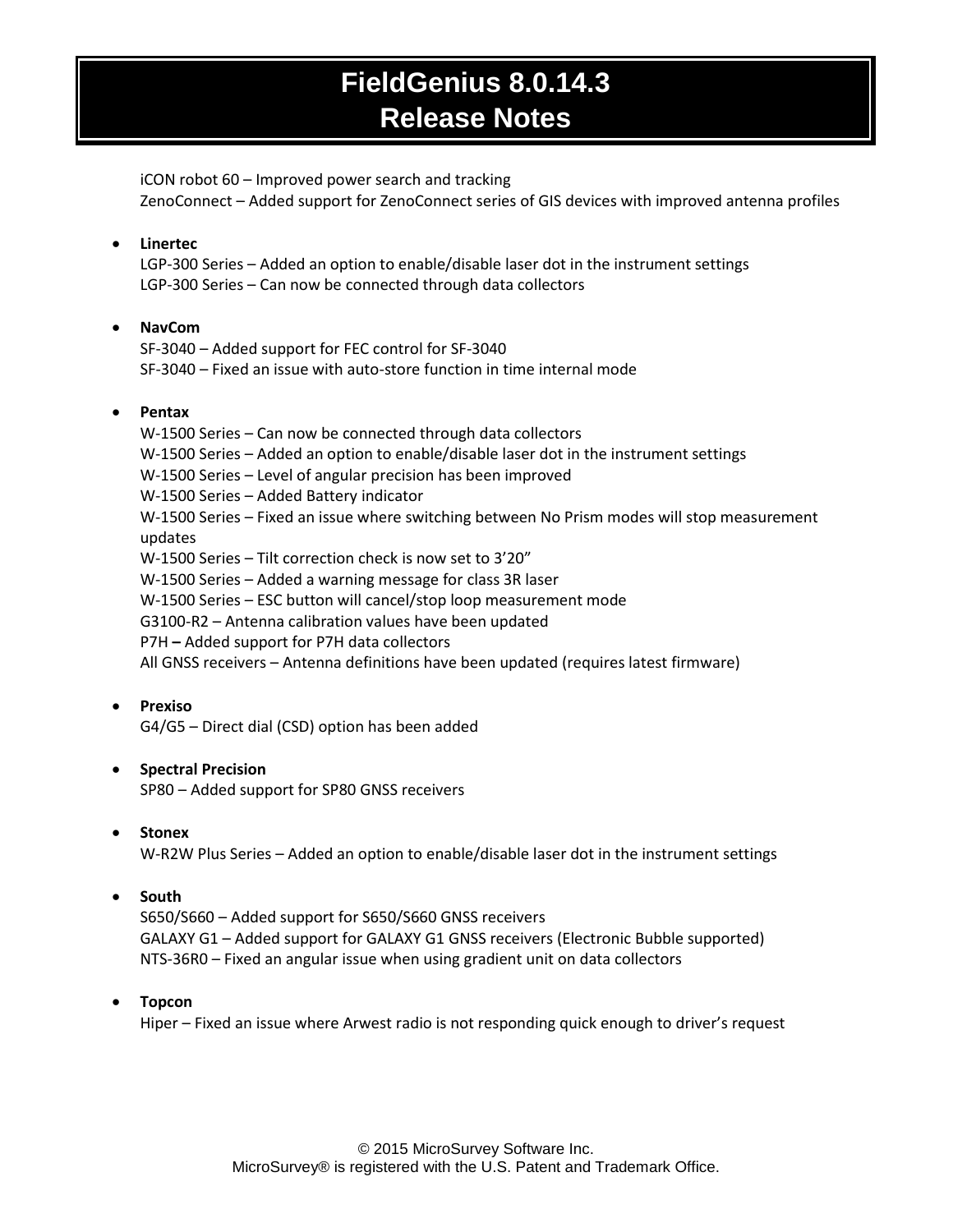### **Coordinate Systems and Geoids**

- **Various Geoid and Grid Shift files have been added, check Help Desk on MicroSurvey.com for details.**
- South Africa Harebeekthoek94 has been changed to South orientated
- Using Japanese JDG2K coordinate system will no longer display Invalid Projection messages
- Switzerland CH1903.LV03 3 parameter system has been added to work with SWIPOS

### **Defects Fixed**

- Fixed an issue with finding the next nearest point during stakeout
- Fixed an issue that deleted point still showing up in the ASCII exported files
- Fixed a problem in determination of geoid undulation for orthometric heights when using RTCM transformation
- Fixed an issue where Stored survey role will cause missing reference information
- "Fade out Laid out point" option should now work if Layout List is not used
- Fixed a memory issue with staking routine
- RTCM Transformation field in Link information screen now display "Not Applicable" if not used
- Click on Back button in the RTCM option window will no longer reset the messages timer
- Add points to staking list should no longer reset survey role for the points already staked out
- Adjust point for localization will now adjust more than 250 points
- Adding Spiral, Curves, Spiral-Curve-Spiral in an alignment should work once again
- Automap name can no longer be edited if a template is used
- Show/Hide All Project Data will now be properly deactivated when existing from line staking mode
- The last connected receiver information is now appropriately saved to address reconnect button issue
- Fixed an issue where measurement observation averaging is too fast in when DCI with RTCM is used
- Translations should not affect the visibility of default ASCII export formats anymore
- Automap template file location is now properly saved so the software will not ask for it every time
- Cancel out of orientation setup will no longer continue to measure backsight
- Fixed an issue where ASCII export does not process all point range
- In Automap editor, point size will now be saved if color is changed
- Reopen a project with custom raw file name will no longer load default name instead
- Standard format in ASCII export will once again include Note in the Description separated by a colon
- Localization adjusting point will no longer crashes the program if no instrument is connected
- Fixed an issue with NETWORK option when acquiring RTK corrections
- Specially characters are now being handled correctly in the LandXML export
- Resolved a crash from reading Chain element in the LandXML surface file
- Non-ASCII characters in the settings.xml should no longer cause device profile saving issues
- Having '+' sign in height will not cause ASCII import to ignore the field
- Fixed a special parsing issue with RTCM transformation
- Cancel out of the staking/layout list after finding 0 points will no longer crash the application
- Fixed an issue where exceptionally small DXF arcs and circles will cause application to crash
- Fixed an issue where dropdown list does not showing up occasionally